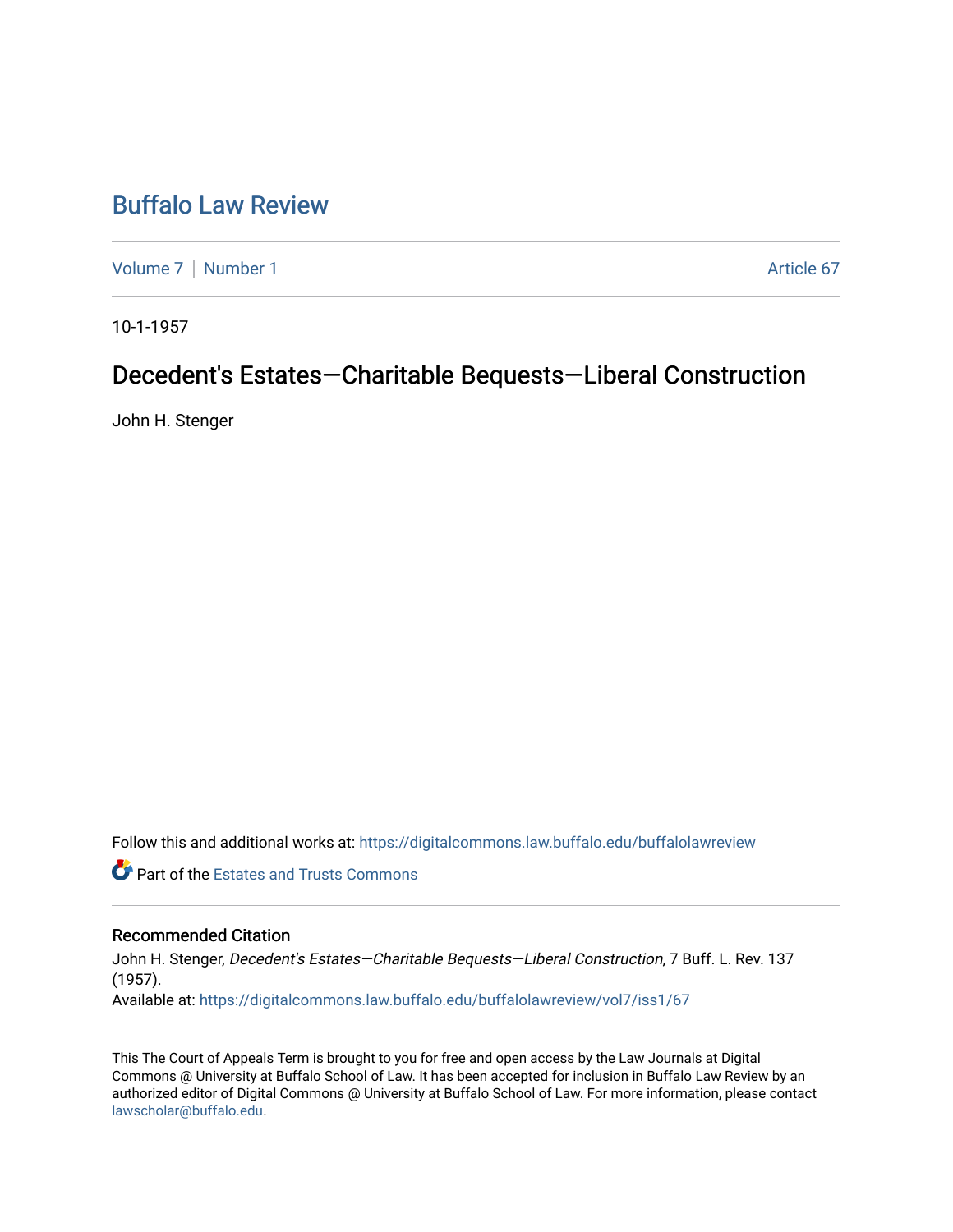#### *COURT OF APPEALS, 1956 TERM*

tenant. The trust was measured by the lives of the widow (the primary income beneficiary) and testator's brother, William (a secondary income beneficiary), with the income of the trust upon the death of the widow to be paid over to William and Francis, testator's other brother. Upon William's death the remainder was to be paid to Francis and his issue. The widow and a friend were named co-trustees, and the co-trustees "or those who may be acting for the time being or their *successor* or *successors"* were given power and authority to sell the trust property. Testator's brother and the co-trustee friend died and thus the widow became sole trustee and sole income beneficiary. Francis, the remainderman, petitioned the Surrogate's Court to be named as successor trustee.<sup>19</sup> The Court of Appeals held that a successor co-trustee should be appointed and that the doctrine of merger is not to have such an austere application to defeat the testator's intent that the trust shall continue. Such intent was manifested by the power of sale given to the co-trustees and the use of the words *successor* or *successors.*

**A** careful reading of the cases which decided for merger show that although the trust was extinguished, such was the obvious intent of the testator, or the court was not authorized to designate another trustee so as to avoid a merger of the equitable into the legal estate.<sup>20</sup> The difficulty which arises however in such situations is the danger that the legal owner will unduly favor himself, and may be tempted to utilize the property in such a mode as to increase his own income at the risk of diminishing the remaindermans interest. Usually, appointment of a successor co-trustee to continue the trust would be better for protection of the remainderman. The Court of Appeals states that view here in that the facts did not warrant the application of the doctrine of merger.

### Charitable Bequests-Liberal Construction

Charitable bequests are traditionally favored by the courts and are liberally

*20.* Weeks v. Frankel, supra note 17 at 307, **90** N.E. 969 at 971: I hereby **..-** appoint my son, Charles and my friend, Michael **....** In the event of the death, resignation or refusal to serve of both of my **. ..**trustees named, I hereby nominate and appoint the U.S. Trust **Co....** trustee. (Emphasis added).

Son Charles was a trustee with right to beneficial income until first grandchild<br>reached majority. Co-trustee Michael died. Held — merger applicable, son<br>entitled to sole possession and absolute ownership of an estate for

**<sup>29.</sup>** N.Y. SURROGATE'S **COURT** AcT §168 provides: Where one of two or more testamentary trustees dies. **..,** and the trust has not been fully executed, the surrogate's court may appoint a trustee or successor or successors, unless such appointment would contravene the express terms of the will **....**